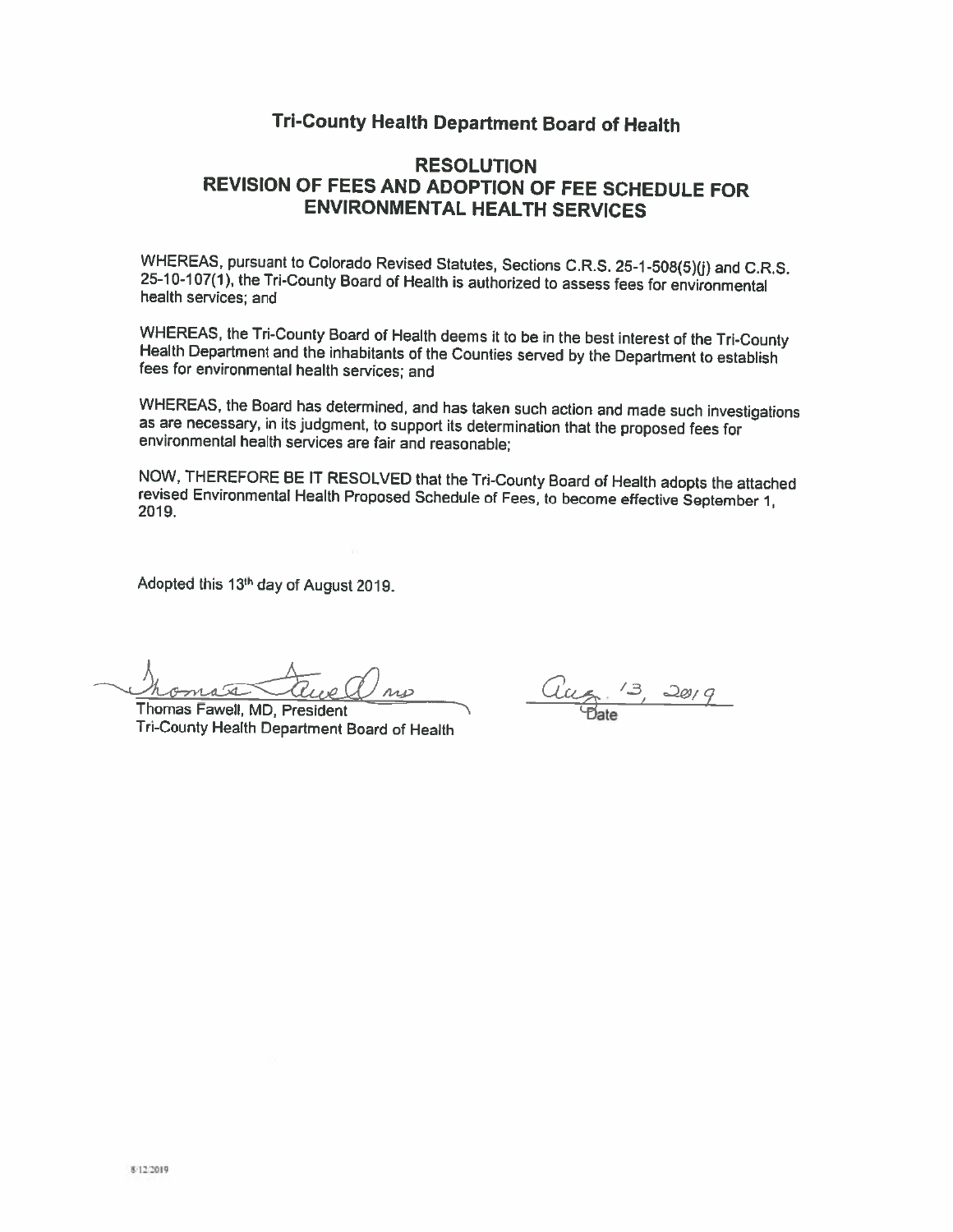

## **Environmental Health Proposed Schedule of Fees September 1, 2019**

# **Fees set by TCHD Board of Health**

| <b>Environmental Health Fee Type</b>                                                    | <b>Number of Licenses/Activities</b><br>2018 | <b>Current Fee</b> | <b>Unit of Activity</b> | <b>Calculated</b><br>Fee | Proposed<br>Fee | <b>Authority</b> | Change    |
|-----------------------------------------------------------------------------------------|----------------------------------------------|--------------------|-------------------------|--------------------------|-----------------|------------------|-----------|
| Body Art - License                                                                      | 68 facilities                                | \$335.00           | Annual                  | \$357.28                 | \$355.00        | 25-1-508         | \$20.00   |
| Body Art - Temporary Event Inspection (per inspector)                                   | 2 events                                     | \$60.00            | Per Hour                | \$59.06                  | \$60.00         | 25-1-508         | No Change |
| Child Care - Biennial Inspection                                                        | 589 facilities                               | \$210.00           | Biennial                | \$205.20                 | \$205.00        | 25-1-508         | $-$5.00$  |
| Child Care - Annual Inspection, Lic. for 5-50 Children                                  | 32 facilities                                | \$240.00           | Annual                  | \$232.56                 | \$235.00        | 25-1-508         | $-$5.00$  |
| Child Care - Annual Inspection, Lic. for 51-250 Children                                | 200 facilities                               | \$280.00           | Annual                  | \$273.60                 | \$275.00        | 25-1-508         | $-$5.00$  |
| Child Care - Annual Inspection, Lic. for 251+ Children                                  | 9 facilities                                 | \$350.00           | Annual                  | \$342.00                 | \$345.00        | 25-1-508         | $-$5.00$  |
| Industrial Hygiene - General Consultation / County Agencies                             | 15 requests                                  | \$55.00            | Per Hour                | \$48.89                  | \$50.00         | 25-1-508         | $-$5.00$  |
| Industrial Hygiene - Mold Complaints - Sampling                                         | 66 complaints (3 Sampling)                   | \$55.00            | Per Hour                | \$48.89                  | \$50.00         | 25-1-508         | $-$5.00$  |
| Industrial Hygiene - Other Government Agencies                                          | 3                                            | \$85.00            | Per Hour                | \$72.83                  | \$75.00         | 25-1-508         | $-$10.00$ |
| Industrial Hygiene - Private Sector                                                     | 1 request                                    | \$95.00            | Per Hour                | \$80.82                  | \$80.00         | 25-1-508         | $-$15.00$ |
| Industrial Hygiene - Private Sector / Mutual Aid / Non-Emergency<br>Outside Tri-County) | 0 requests                                   | \$115.00           | Per Hour                | \$96.78                  | \$95.00         | 25-1-508         | $-$20.00$ |
| and Use Plan Review - Level One                                                         | 147                                          | \$55.00            | Per Plan Review         | \$150.00                 | \$150.00        | 25-1-508         | \$95.00   |
| and Use Plan Review - Level Two                                                         | 77                                           | \$110.00           | Per Plan Review         | \$210.00                 | \$210.00        | 25-1-508         | \$100.00  |
| and Use Plan Review - Level Three                                                       | 83                                           | \$245.00           | Per Plan Review         | \$360.00                 | \$360.00        | 25-1-508         | \$115.00  |
| and Use Plan Review - Level Four                                                        | $\overline{2}$                               | \$600.00           | Per Plan Review         | \$750.00                 | \$750.00        | 25-1-508         | \$150.00  |
| Methamphetamine - Inspection                                                            | 31 new reports                               | \$375.00           | Per Case                | \$321.92                 | \$320.00        | 25-1-508         | $-$55.00$ |
| Environmental Assessment File Review (minimum one hour)                                 | 180 requests                                 | \$60.00            | Per Hour                | \$59.06                  | \$60.00         | 25-1-508         | No Change |
| Environmental Health Consulting - All Programs Except Industrial Hygiene                | Varies                                       | \$60.00            | Per Hour                | \$59.06                  | \$60.00         | 25-1-508         | No Change |
| Plan Review Application - All Other Facility Types                                      | 15 plan reviews                              | \$120.00           | Per Plan Review         | \$118.12                 | \$120.00        | 25-1-508         | No Change |
| Site Assessment / Change of Owner - All Other Programs (Except Food)                    | 28 inspections                               | \$60.00            | Per Hour                | \$59.06                  | \$60.00         | 25-1-508         | No Change |
| Retail Food - Special Events License                                                    | 124 licenses                                 | \$200.00           | Annual                  | \$162.47                 | \$160.00        | 25-4-1607        | $-$40.00$ |
| Retail Food - Special Event Plan Review Application (2-15 vendors)                      | 55                                           | \$100.00           | Per Event               | <b>NA</b>                | \$100.00        | 25-4-1607        | No Change |
| Retail Food- Special Even Plan Review Application (16 + vendors)                        | 6                                            | \$200.00           | Per Event               | <b>NA</b>                | \$200.00        | 25-4-1607        | No Change |
| Retail Food - Special Event Plan Review Late Fee                                        | 30                                           | \$50.00            | Per Late Application    | <b>NA</b>                | \$50.00         | 25-1-508         | No Change |
| Retail Food - Special Event Inspection (per inspector)                                  | 72                                           | \$60.00            | Per Hour                | \$59.06                  | \$60.00         | 25-1-508         | No Change |
| Retail Food - Education, 2 Hour In-Service Training                                     | 55                                           | \$120.00           | Per Training            | \$118.12                 | \$120.00        | 25-1-508         | No Change |
| Pool / Spa / Spray Pool - Onsite Inspection (per filtration system)                     | 498 facilities                               | \$175.00           | Annual                  | \$182.94                 | \$185.00        | 25-1-508         | \$10.00   |
| On-Site Waste Water - New Permit                                                        | 311 permits                                  | $$1000 + $23**$    | Per Permit              | \$1,031.62               | $$1000 + $23$ * | 25-10-107        | No Change |
| On-Site Waste Water - Major Repair or Expansion Permit                                  | 50 permits                                   | $$650 + $23**$     | Per Permit              | \$670.55                 | $$650 + $23**$  | 25-10-107        | No Change |
| On-Site Waste Water - Minor Repair                                                      | 198 permits                                  | $$350 + $23**$     | Per Permit              | \$361.07                 | $$350 + $23**$  | 25-10-107        | No Change |
| On-Site Waste Water - Use Permit Application Fee                                        | 867 applications                             | \$95.00            | Per Permit              | \$85.05                  | \$85.00         | 25-10-107        | $-$10.00$ |
| On-Site Waste Water - Variance Request (New/Repair Permit)                              |                                              | \$65.00            | Hourly                  | \$67.16                  | \$65.00         | 25-10-107        | No Change |
| On-Site Waste Water - New/Repair Permit Renewal                                         | $\mathbf 0$                                  | \$50.00            | Per Permit              | <b>NA</b>                | \$50.00         | 25-10-107        | No Change |
| On-Site Waste Water - Re-Inspection                                                     | 129                                          | \$120.00           | Per Inspection          | \$118.12                 | \$120.00        | 25-10-107        | No Change |
| On-Site Waste Water - Plan Review per additional hour (first hour free)                 | $\Omega$                                     | \$60.00            | Per Plan Review         | \$59.06                  | \$60.00         | 25-10-107        | No Change |
| On-Site Waster Water - Installers' & Cleaners' License - New/Renewal                    | 252 total issued                             | \$40.00            | Annual                  | \$44.98                  | \$40.00         | 25-10-109        | No Change |
| GIS - Customized Map (Hourly - 1 hour minimum)                                          | $\mathbf 0$                                  | \$75.00            | Per Hour                | \$77.16                  | \$75.00         | 25-1-508         | No Change |